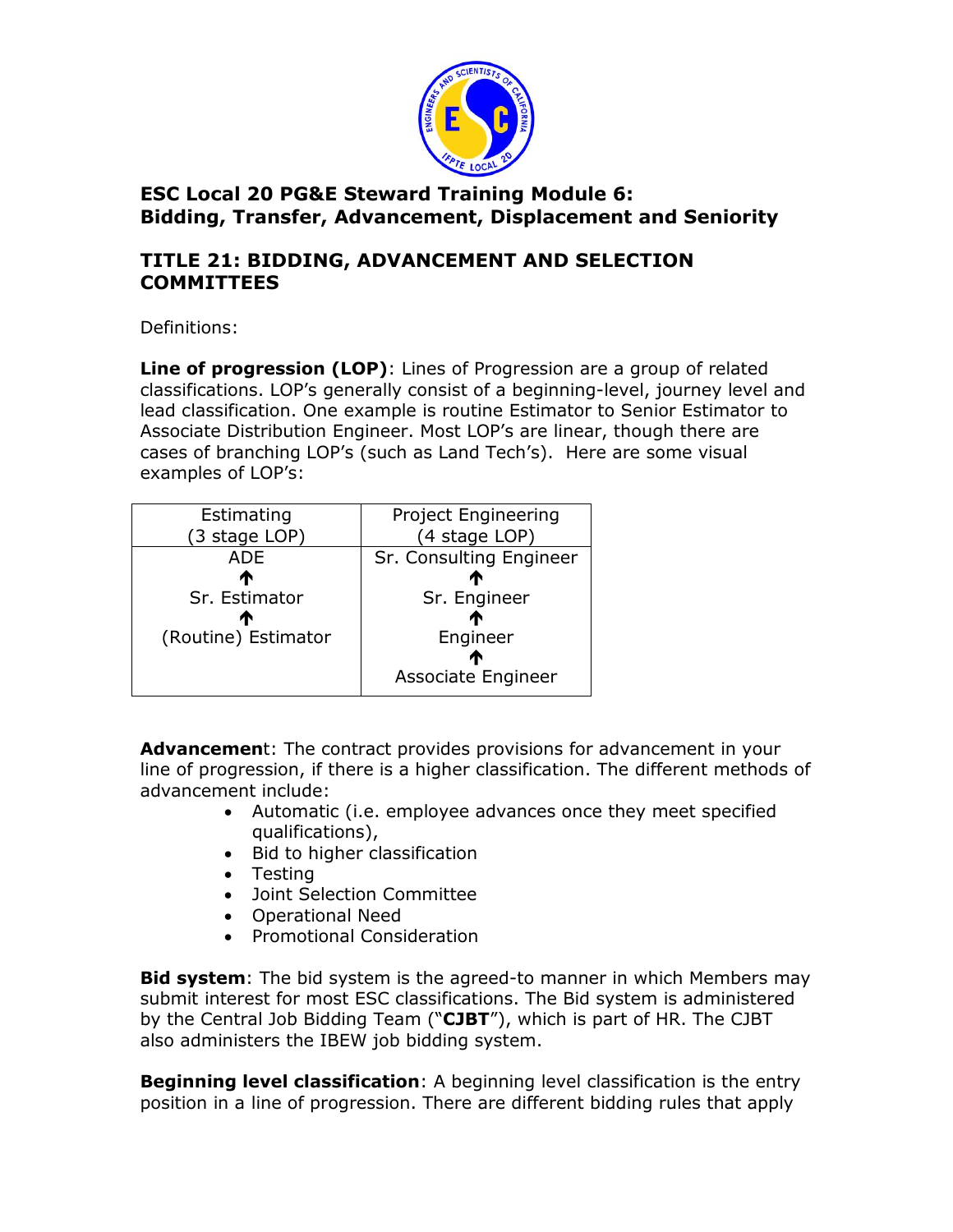to a Beginning level classification. Beginning level classification vacancies are also available to any Member displaced (see below).

**Prebid**: Bids to above-entry level job. The words "pre-bid" and "bid" in the contract are basically interchangeable.

**Transfers**: a "bid" for a beginning-level job is technically called a "transfer" because the employee is changing Lines of Progression. Also used for a parttime *job*.

Note: Members will use the word "bid" to refer to a "prebid" or "transfer"

**Unrestricted Appointment (URA)**: a position where the company has exhausted all Members' bid rights, or are contractually allowed to bypass the bid system. Generally, every other new beginning-level position is URA. If a job is URA, the Company can select who is hired, including internal and external candidates. ESC members can still apply through the URA process, but they have no contractual rights to be hired for the position.

**Selection Committees (AKA "Interview Panels")**: Monthly positions are generally filled through selection committees. Selection Committees are formed by equal numbers of Union appointees (members in the work group), and supervisors/managers. The committees interview and evaluate candidates to fill vacancies according to the particular classifications' LOA and job requirements. The committee can select the most qualified person, not necessarily the most senior. Section 21.18 sets out procedures for selection committees for most monthly positions.

Only ESC can appoint the Union committee members. Some supervisors think that they can pick ESC members; this is not correct. The final word on who will be on a panel is with the Union Representative. If you are a steward with an issue over who will serve on the committee, contact your Union Rep to make ESC's official appointments.

**"Talent Connect":** this is the online system that HR currently uses for management jobs. It is available through the PG&E Intranet and also through PG&E's external web page, [www.pge.com/careers.](http://www.pge.com/careers) This is the system that Members must use to upload their resume when entering bids for positions that require a resume.

## **Job Bidding and Transfer System:**

When employees are qualified by knowledge, skill and efficiency and are physically able to perform the duties of the job, the employee with the greatest service shall receive preference in accordance with the negotiated sequence of consideration.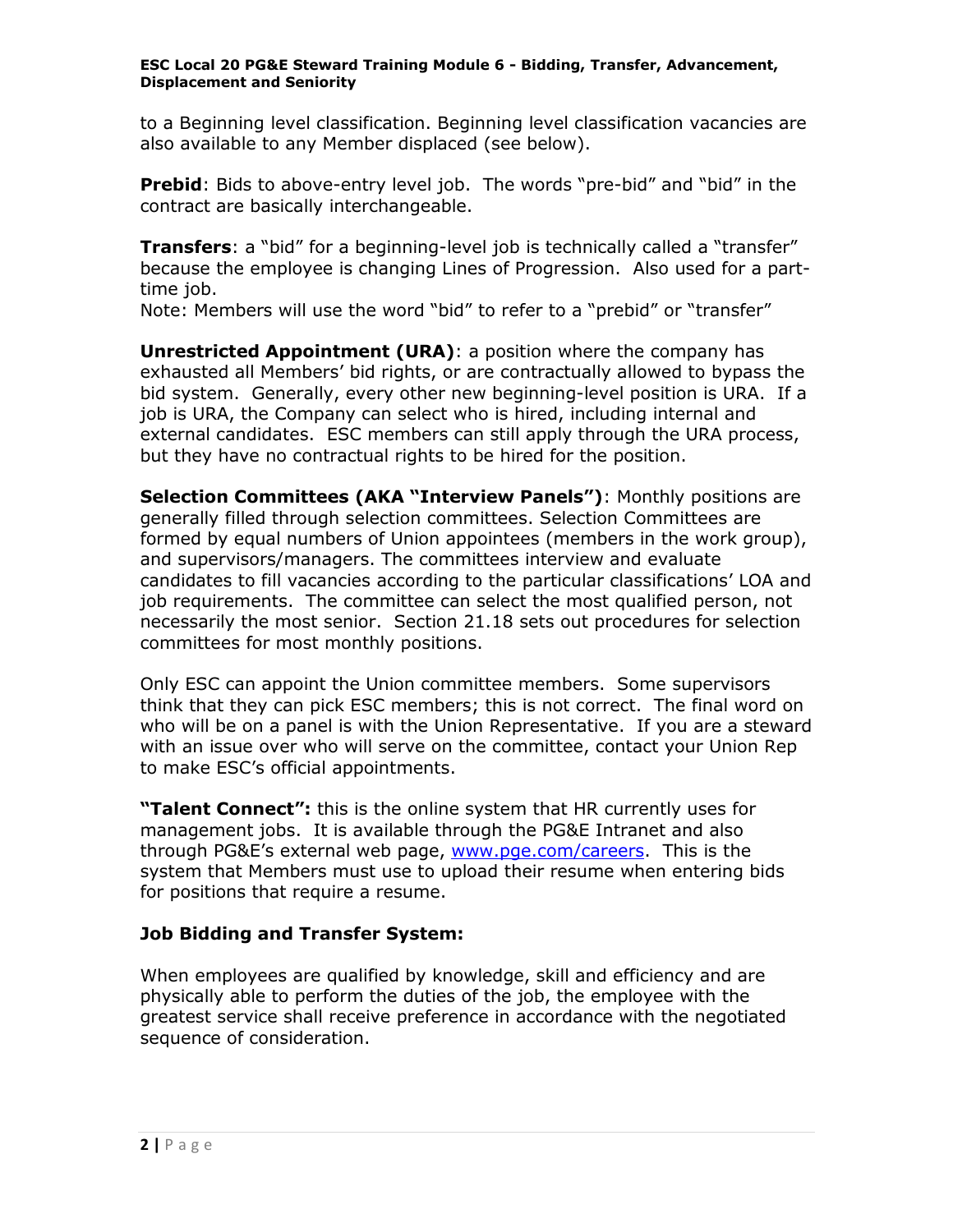### **CONTRACT PROVISIONS ON BIDDING AND FOR JOBS**

The contract sections for different types of classifications are shown on this chart:

|                          | Hourly                                                                                                                                          | Monthly                                                                 |
|--------------------------|-------------------------------------------------------------------------------------------------------------------------------------------------|-------------------------------------------------------------------------|
| Beginning Level          | 21.13<br>Alternating transfer and<br><b>URA</b>                                                                                                 | 21.17<br>Alternating interview and<br><b>URA</b>                        |
| Above Beginning<br>Level | 21.2<br>Straight job bidding<br>21.10<br>Job bidding with<br>interviews:<br>SNBR, IPE, Sr Design<br>Engr, Land Agent, LLT<br>Full list in 21.10 | 21.16 Mid level<br>"B" bidding,<br>then interviews                      |
|                          |                                                                                                                                                 | 21.15 Top level<br>"B" bidding,<br>Next lower,<br>Then other interviews |

Bidding sequence to above-beginning level hourly classification – Title 21.2:

- a) **Displaced.** Bid made by a member who is entitled to "a" rights,
- b) **Bid Over (within unit).** Bid made by a full-time employee who is in the same bidding unit in the same classification or higher classification. (ex: ADE in Oakland to ADE in Concord)
- c) **Bid Up (within unit)**. Bid made by a full-time employee in the unit described in Exhibit A who is in a next lower classification in the bidding unit (ex: Sr Estimator in Oakland to ADE in Oakland)
- d) **Bid Over (out of unit).** Bid made by any other employee including part-time employees in the unit described in Exhibit A who is in the same or higher classification
- e) **Bid Up (out of unit)**. Any other employee in the unit described in Exhibit A who has bid the classification and who is in the next lower classification
- f) **ESC, provisional.** This code is only for those in the Line of Progression who have not passed the test for the higher classification (basically only for Provisional ADE and Provisional Expert Mapping Tech bids)
- g) **All other ESC.** Any other employee in the ESC bargaining unit.
- h) **IBEW/Management.** Any other PG&E employee. Note it is not clear whether ESC has the ability to enforce the contract for employees not represented by ESC. IBEW or management employees are advised to apply for ESC positions through URA rather than bidding.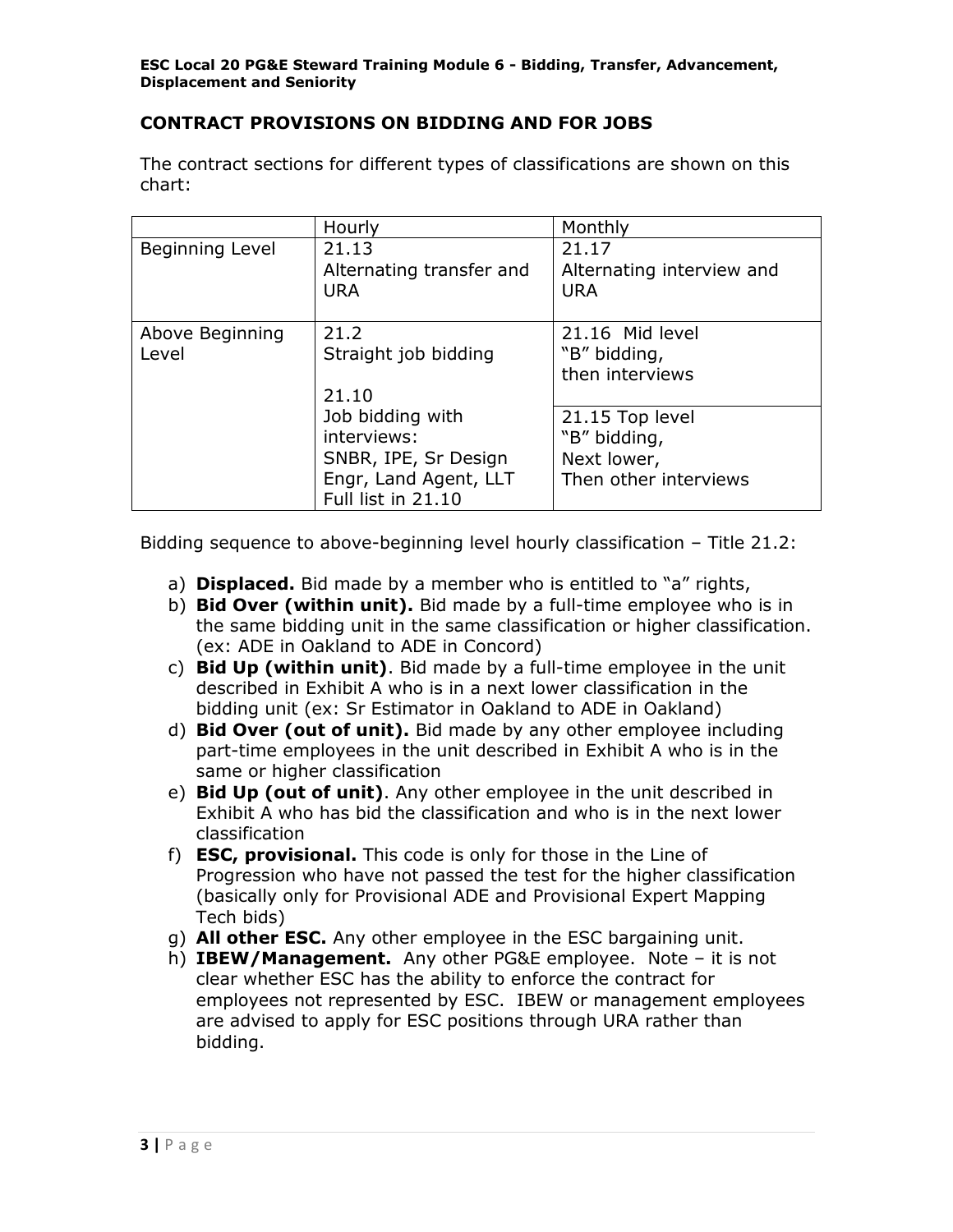Beginning level classification transfer – Title 21.13:

(a)**Displaced.** "A" rights still come first.

\* Alternating Transfer and URA. If Transfer:

- (b)**Transfer within bidding Unit**.
- (c) **Any other employee**.

For beginning level classifications, every other opening is filled by transfer as above, but the others are filled by Unrestricted Appointment (URA). This is done on an alternating basis, after any "A" bidders.

For transfers, there is no preference for employees who are already in the classification. For example, if there is a vacancy for Mapping Tech (beginning level), there is no preference for another Mapping Tech versus an Estimator, Scheduler, or any other ESC-represented employee.

Job Bids

- Control Date: Date requisition is submitted to CJBT
- An employee must submit their prebid or transfer prior to the control date to be considered a timely bidder (except New Class at Headquarters).
- Prebids or Transfers will be cancelled if:
	- o Employee declines the job offered or,
	- o Immediately upon change of classification/headquarters,
	- o Immediately upon receipt of employee's authorization to cancel their bid.
- The CJBT will go through 2 bid lists before declaring no valid bidders interested. This can lead to the position being posted as URA or offered as lower classification in the LOP.
- Members that have advanced in their LOP via a test may not submit bids for a beginning classification in their LOP. But, higher level vacancies are often held open (sometimes by contractual requirement) before being reduce to beginning level.

### **Accepting, Declining and Reporting**

- Members will be expected to provide response by the next business day if no move is involved.
- Members are expected to reply within 48 hours of receiving job offer when a move is involved.
- If an employee declines an offer:
	- o Division Vacancies
		- Bid is cancelled
		- **Employee is barred from bidding that** classification/location for six months
	- $\circ$  GC Vacancies 6 month provision does not apply
		- Bid is cancelled
		- **Employee can resubmit at anytime**
- Reporting timeline. This is not fixed, but one ESC document (guideline from 2000) says that this "should" be within 30 days, and ESC can ask to discuss it if it takes longer than this.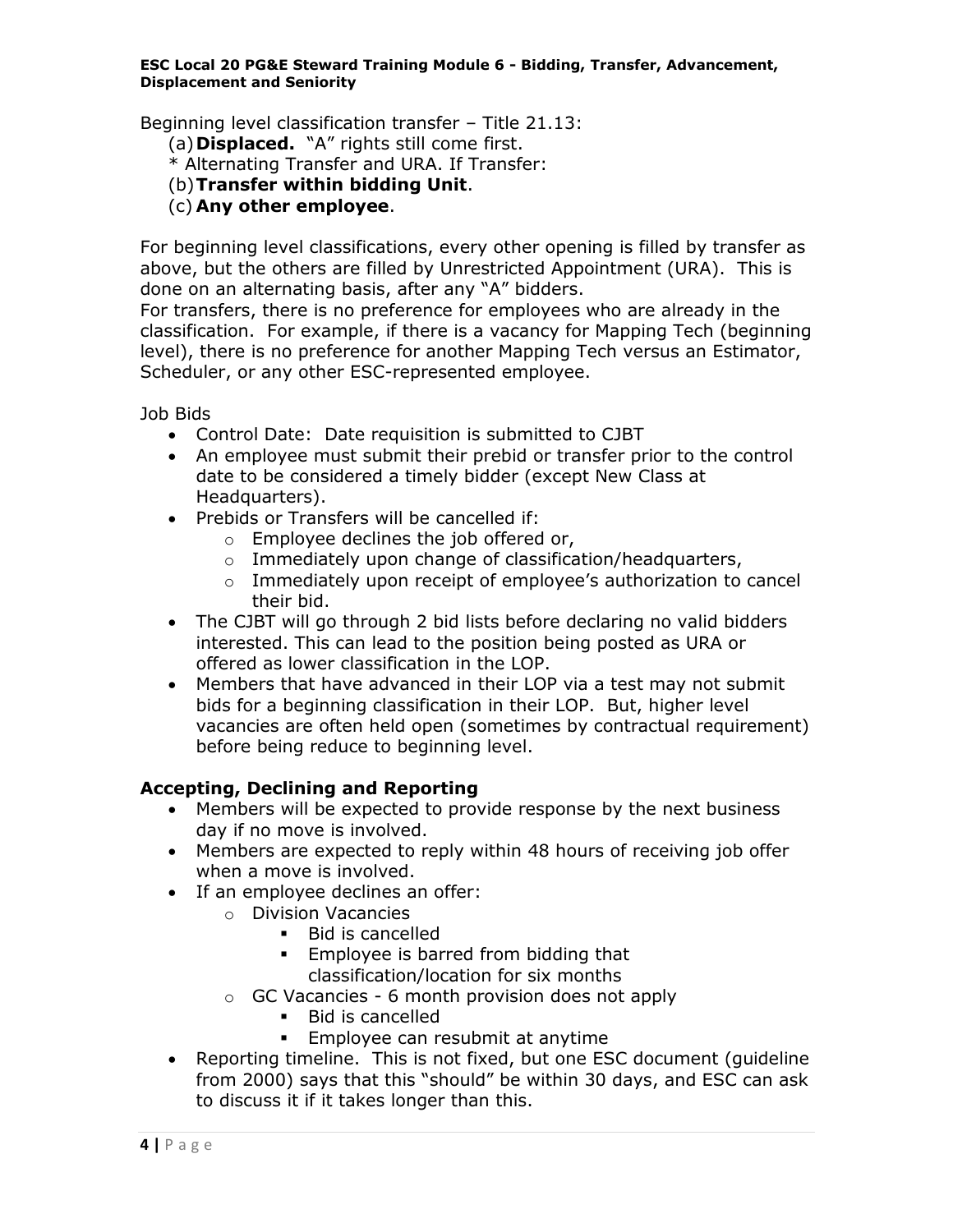The Member can decline the offer, and the Company can withdraw the offer, up until the Member actually reports to the new position. Once they have reported to the new position, that is their new effective classification and HQ under the contract and any movement in or out must be per Titles 21 or 22 (i.e. the company cannot send you back).

For more information on bidding

- To access Job Bidding page on the Intranet, go to: wwwhr, Click on Jobs & Careers, Select Job Bidding
- To review a list of current bid codes, Click on Prebid/Transfer Directory
- The company is required to provides notice to employees when a bid code has been established at a headquarters
- New bid codes are posted every Wednesday for ESC (Click on New Class at Headquarters)
- Job awards are posted bi-weekly (Click on Job Award Bulletin)
- The company reports vacancies that have been released to the department to fill at their discretion. This report is updated daily (Click on Unrestricted Appointment (URA) Report)

Testing:

- **Employee must be qualified or have enrolled online to take the** qualifying test(s) by the control date.
- Employee schedules test(s) request by visiting [http://wwwhr/Jobs-](http://wwwhr/Jobs-Career/Testing)[Career/Testing.](http://wwwhr/Jobs-Career/Testing)
- Click on Test Request Online Form and follow the instructions.

Classifications requiring pre-employment tests:

| Classification        | Test(s) Required                       |
|-----------------------|----------------------------------------|
| Estimator             | Physical Test Battery (PTB), Tech Test |
| Mapping Tech          | Physical Test Battery (PTB), Tech Test |
| <b>FFT</b>            | <b>PTB</b>                             |
| Scheduler-in-Training | Scheduler Test Battery (PTB)           |

All other classifications require a resume on file in order to bid them! This is because they have specific requirements that CJBT does not have on file.

Bidding in First year of employment

- Must be "regular" employee. Probationary and hiring hall are not eligible – The bid system will reject the bid. Remember hourlies are not "regular" for their first six months, but monthlies are hired into "regular" status.
- $\bullet$  Members with less than one year of service may not "transfer" i.e. they may not bid to other beginning level jobs [see 21.13(d) last paragraph]. Ironically they could potentially "bid" to a non-beginning level job, but the assumption is they would not be qualified
- Members that enter the SNBR, IPE, Scheduler-in-Training and Routine Estimator classifications have limited lateral bid rights while in training.
- Even in the first year, Members can apply for jobs that go URA and be considered like an outside applicant.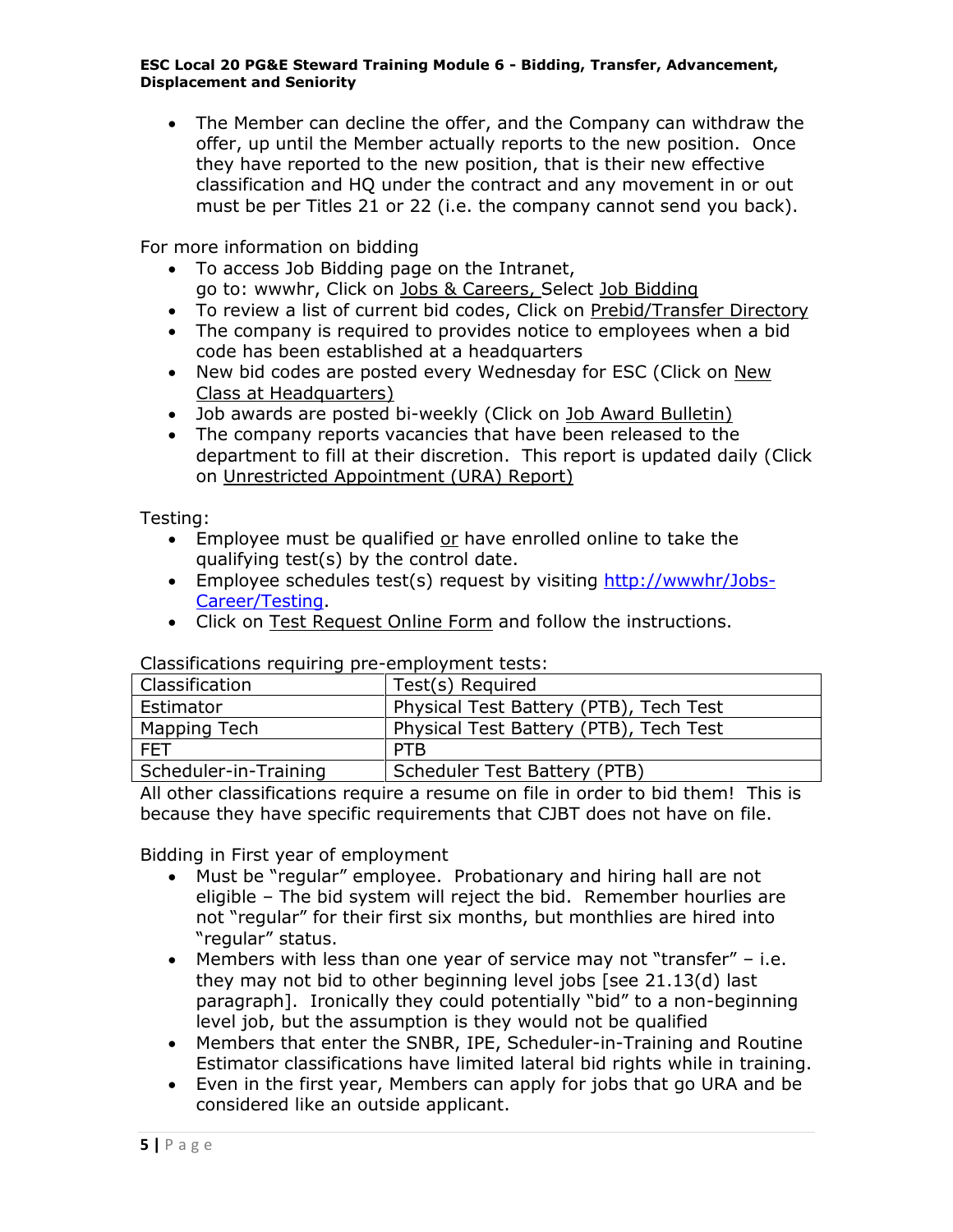**BIDDING UNITS (simplified). There are 4 geographical bid units, which are also called "Regions."** 

1. BAY REGION (Divisions: Diablo, East Bay, North Bay, Peninsula, and San Francisco)

2. MISSION TRAIL REGION (Divisions: Central Coast, De Anza, Los Padres, Mission and San Jose)

3. NORTHERN REGION (Divisions: North Coast, North Valley, Sacramento and Sierra)

4. SAN JOAQUIN VALLEY REGION (Divisions: Fresno, Kern, Stockton and Yosemite)

Most hourly jobs use these bid units. Monthly jobs are bid on a system-wide basis.

### **Overview of Bidding and Applying for Monthly Jobs**

See "monthly bidding cheat sheet" attached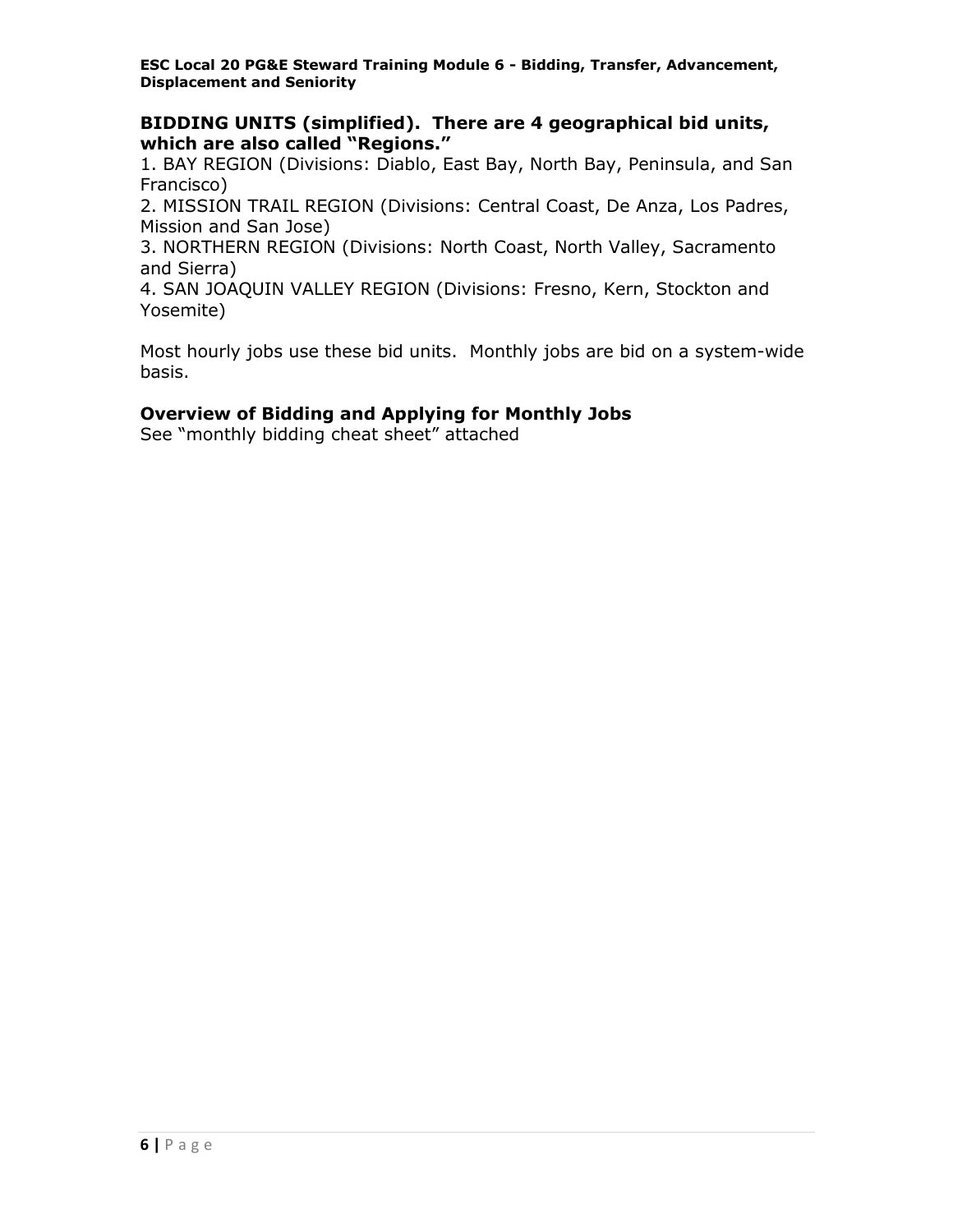# **TITLE 22: DISPLACEMENT**

The following is a general overview of title 22 displacements. The section of contract to review in depth are: titles 21.2(i), 22.1, 22.2, 22.3, 22.5, 22.7 and 22.8, Exhibit J, LOA 01-23, LOA 99-21, the Displacement Handbook, the seniority list, the eliminated positions, the vacancy list, the Seniority Clarification (below), Stewards Guide to Title 22, and bidding units.

Title 22 process:

- 1. 22.5 Pre-Title 22 Notice (minimum 7 Days)
- 2. 22.3 Displacements and initial assignments
- 3. LOA 99-21 Final assignments (7 days, 2 days), AKA "restacking"
- 4. 22.5 Post-Title 22 Notice for final assignment report or layoff. (minimum 10 workdays)

Displacement rights or options – employees subject to Title 22 action will get to prioritize the following options:

- 22.3 (a)(1) next lower classification in headquarters
- 22.3 (a)(1) same classification in Division, Region, System in that order
- 22.3 (a)(2) beginning vacancy within 50 miles
- 22.3 (a)(3) beginning vacancy in System (3 years service)
- 22.3 (b) Displace into previous classification in HQ, Division, Region
- 22.3 (b) Displace into previous classification in System (3 years service)
- 22.1 Layoff (with severance)

Notes:

- **Monthly employees:** Monthly classifications have qualification language in Title 22.2. Management has never used this language, and there is no rule to determine which employees are more qualified.
- **"Lumping" Routines and Seniors:** For the purposes of determining who is the junior employee to be displaced, classifications that have a test that provides for advancement are considered the same classification (by commodity) – Ex: Routine Gas Estimators and Sr. Gas Estimators in the same HQ are lumped together for the purposes of determining who is to be displaced.
- **Bidding suspended:** When a Title 22.5 notice is issued by management, Title 21 bidding is suspended in the classifications that are being impacted and in all beginning level classifications so as to create as many vacancies for members to fill as possible.
- **Lay-off in lieu:** Senior employees in the same classification and headquarters of a junior employee being displaced may elect lay off in lieu of the junior employee.
- **Severance:** For employees with more than a year of credited service Title 22.1 layoff triggers severance: Four weeks' pay (base classification) plus two weeks' pay for each year of service and a lump sum payment of \$5,000.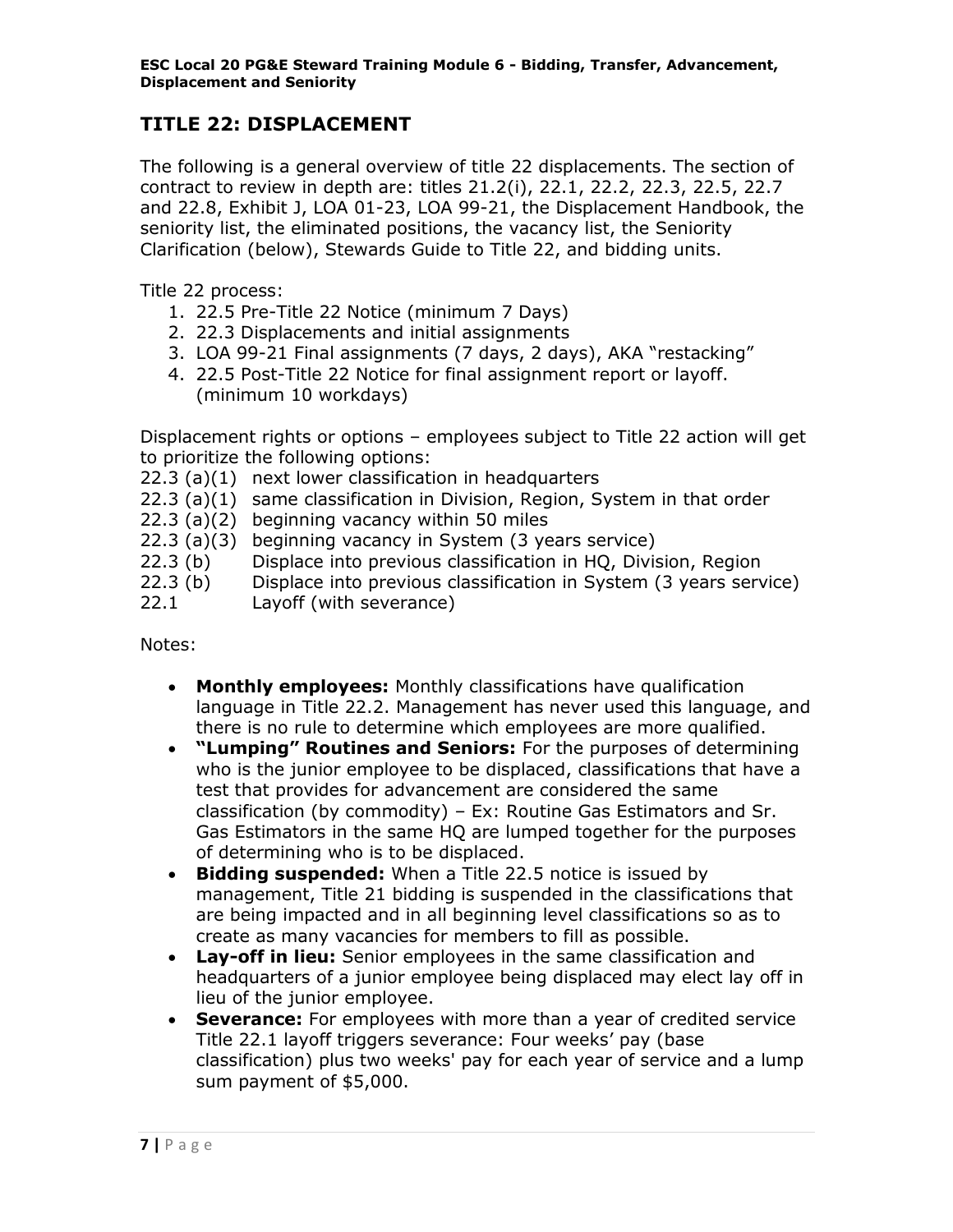- **Rehire Rights:** laid off members get first option for the first beginning level vacancy in their LOP in their bidding region. Only one opportunity. Good for 30 months.
- **Reporting after displacement:** when members receive their final assignment they will have 2 days to accept their assignment or elect Title 22.1 layoff. If Members accept their final assignment but do not report management considers this a resignation and not Title 22.1 layoff.

## **"A" rights**

"A" rights provide top bidding priority to the Member's previous Classification, Headquarters or BOTH Actually come from Sec 22.3(c), but the name comes from Sec 21.2(a)

Example: Member is displaced from Land Agent in Stockton to Mapping Tech in Bakersfield. Member will have "A" rights to

- 1. the first opening of any type in Stockton, and
- 2. the first Land Agent opening of any type in the system, and
- 3. the first Land Agent opening in Stockton.

Note that #3 still applies, even if the Member has used their other rights. So the member could use their HQ rights to take an Estimator opening in Stockton, and still maintain their "A" rights to Land Agent in Stockton. "A" rights are good for one opportunity, if you decline a job offer or forget to bid on an opening and it is offered to someone else, you lose your "A" rights.

## **Title 22.9: Displacement without layoff**

### **22.9 is for relocations. Main points**

- Relocations can only be within the Region (Bay, Northern, Central Valley, Mission Trails)
- Relocation must either be due to office closure or be "necessitated by a shift of work load or other economic consideration" – ESC can demand to know the business reason and can challenge whether it is truly necessary. The larger the move (more people, bigger distance), the greater the necessity.
- Voluntary by seniority, involuntary by reverse seniority.
- "A" rights back to previous HQ.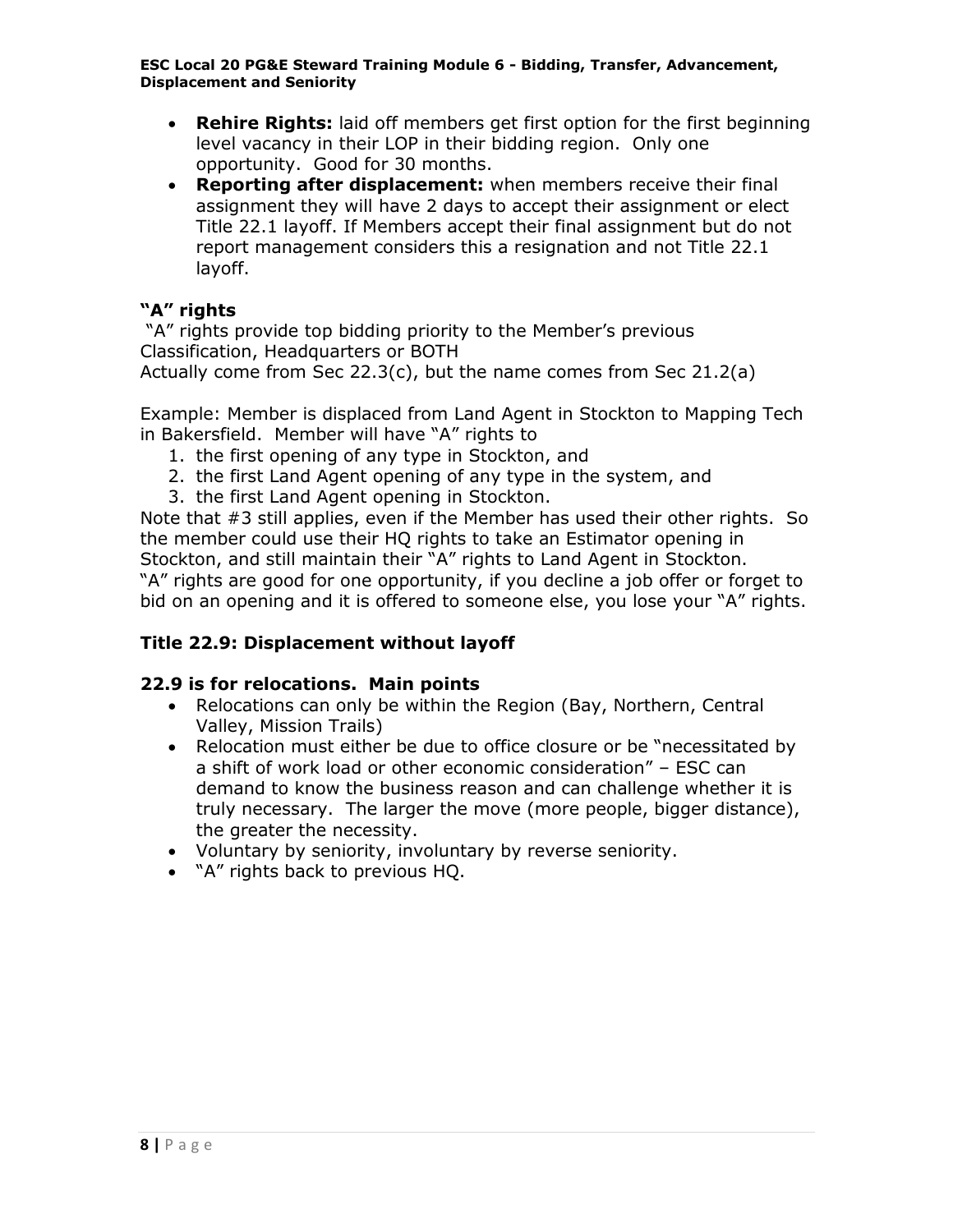## **SERVICE AND SENIORITY**

Why is seniority important?

Seniority is a principled, non-arbitrary way of determining between members consideration for vacation scheduling, bidding, first opportunity for overtime, advancement, displacements and lay-off. The principle that service should be rewarded is a fundamental concept in our Union.

Based on hire date.

Below is a seniority clarification chart that describes how non-Bargaining Unit (NBU) service at PG&E is converted to seniority based on the way in which NBU employees enter the BU (ESC).

| Action                 | Reference  | Provisions                                         | Seniority Determination                                     |
|------------------------|------------|----------------------------------------------------|-------------------------------------------------------------|
| Demotion               | Sec 22.6   | Applies to NBU employees                           | NBU service will not count in                               |
|                        |            | who previously worked in                           | determining an adjusted                                     |
|                        |            | the classification and who                         | seniority date. Company will                                |
|                        |            | return to such classification.                     | notify Union prior to invoking                              |
|                        |            |                                                    | this provision and subsequently                             |
|                        |            |                                                    | notify Union of the adjusted                                |
|                        |            |                                                    | seniority date.                                             |
| Appointment Sec 21.2.h |            | Applies to NBU employees                           | Seniority = Service as defined                              |
|                        | and 21.4   | who are appointed to above                         | in section 13.3 of the                                      |
|                        |            | entry-level ESC-represented                        | Agreement. Former ESC                                       |
|                        |            | classifications which are not                      | members may return to ESC-                                  |
|                        |            | filled by ESC-represented                          | represented classifications via                             |
|                        |            | employees pursuant to                              | sections 21.2h and 21.4                                     |
|                        |            | section 21.2                                       | without incurring adjustments                               |
|                        | Sec 21.13  |                                                    | to seniority.                                               |
|                        |            | Applies to NBU employees                           | Seniority = Service as defined<br>in Section 13.3 of the    |
|                        |            | who are appointed to                               |                                                             |
|                        |            | beginning level ESC<br>represented classifications | Agreement                                                   |
|                        |            | where: 1)no qualified                              |                                                             |
|                        |            | transfers from ESC members                         |                                                             |
|                        |            | are on file; or 2) it's                            |                                                             |
|                        |            | company turn to make an                            |                                                             |
|                        |            | unrestricted appointment.                          |                                                             |
| Negotiated             | Sec $26.1$ |                                                    | Tailored to address                                         |
| Agreements             |            |                                                    | specific circumstances of each                              |
|                        |            |                                                    | population.                                                 |
|                        | LOA 93-34  | Applied to NBU agency                              | Service/Seniority is based on                               |
|                        |            | workers at DCPP, converting                        | latest date of hire as an agency                            |
|                        |            | them to the ESC-                                   | employee performing similar                                 |
|                        |            | represented classifications of work.               |                                                             |
|                        |            | the Construction Planner.                          |                                                             |
|                        | LOA 90-24  | Applied to NBU agency                              | Service/Seniority is based on                               |
|                        |            |                                                    | workers at DCPP performing latest date of hire as an agency |

## **Seniority Clarification Chart**